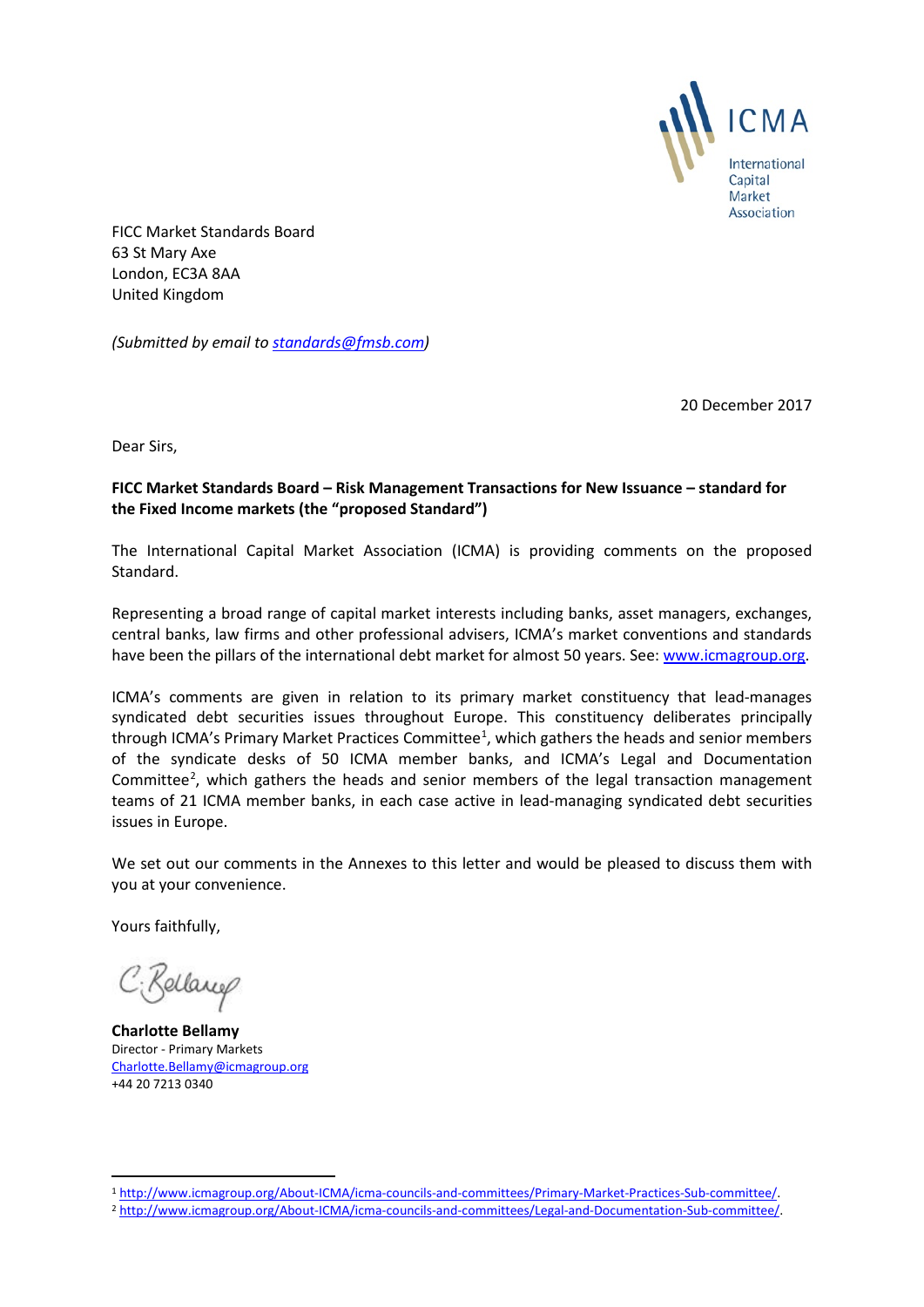## **ANNEX 1**

# **ICMA REMARKS ON PROPOSED STANDARD**

# **Introduction**

1. ICMA welcomes the opportunity to provide comments on the proposed Standard and sets out its key comments below in order of priority.

## **Key concern: Core Principle 9 seems to prohibit market soundings**

- 2. Core Principle 9 states "Prior to public announcement, information about the new issue should not be shared externally…".
- 3. This would appear to prohibit sounding of investors in relation to a new issue. This is concerning because sounding is a useful tool in successful new issuance and is expressly permitted under the EU Market Abuse Regulation (indeed there is specific ESMA guidance on procedures for sounding investors).
- 4. We suggest that Core Principle 9 is amended to address this, for example by deleting the first sentence.

**Core Principle 9:** Prior to public announcement, information about the new issue should not be shared externally and only shared internally on a need to know basis, the policy for which should be documented. Information about any RMTs should remain confidential to the transacting parties subject to complying with applicable laws and regulations, satisfying reporting requirements, and disclosing details to the extent necessary for execution, processing or settlement of that RMT.

# **Drafting concerns**

- 5. Please see the drafting comments on Section III set out in Annex 2 to this letter.
- 6. In addition, we note that the use of defined and capitalised terms in the proposed Standard seems internally inconsistent.

# **Other concerns**

*Core Principles 1, 2 and 3 appear to relate to the new issue process generally rather than RMTs*

- 7. The proposed Standard relates to RMTs (per its title) and is stated to apply to "all market participants who are directly involved in [RMTs] …". However, Core Principles 1, 2 and 3 appear to be relevant to the new issue process more generally, and not just when the issuer or investors are entering in to RMTs.
- 8. As there is already an FMSB New Issue Process Standard<sup>[3](#page-1-0)</sup>, we would suggest that consideration is given to removing Core Principles 1, 2 and 3 from the proposed Standard. If these Principles are considered to be necessary, they should be considered for inclusion in any future updated version of the FMSB New Issue Process Standard, which would seem to be the more appropriate place for them given their general nature.

<span id="page-1-0"></span><sup>3</sup> [http://fmsb.com/wp-content/uploads/2017/04/FMSB\\_NewIssuesProcess\\_FIMarkets\\_2-May-FINAL.pdf](http://fmsb.com/wp-content/uploads/2017/04/FMSB_NewIssuesProcess_FIMarkets_2-May-FINAL.pdf)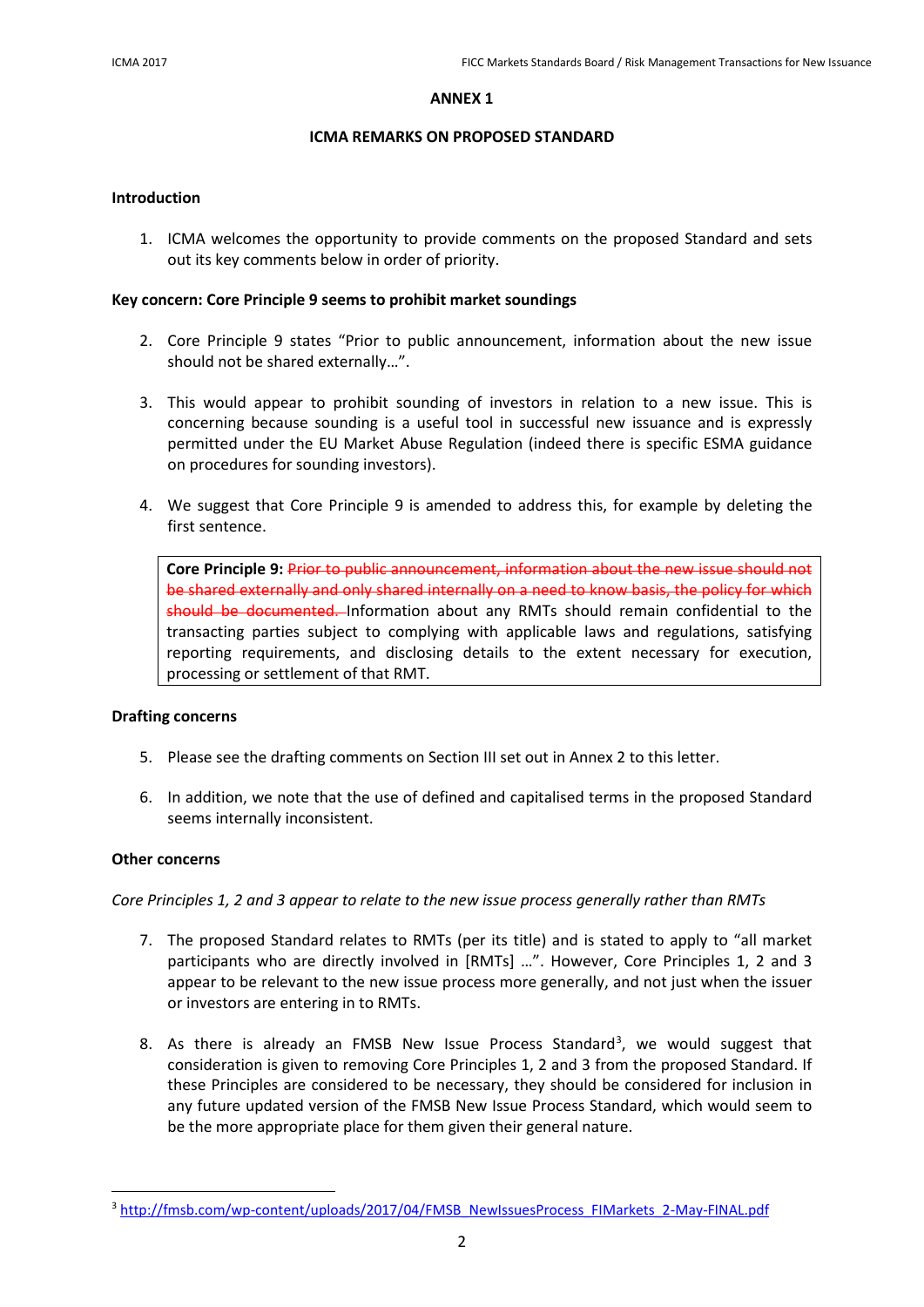# *Core Principles 3, 4, 5, 7 and 8 appear to re-state existing regulation*

9. Core Principles 3, 4, 5, 7 and 8 relate to activities or behaviour that is already mandated or restricted by legislation, notably MiFID (e.g. managing conflicts of interest) or MAR (e.g. prohibition on market manipulation). It is therefore not clear what purpose these Core Principles will serve. Adding new layers of guidance on top of existing, detailed regulatory regimes such as MiFID and MAR should be avoided as it may unnecessarily increase potential liability for market participants and over-complicate the new issuance process, which may impact market efficiency.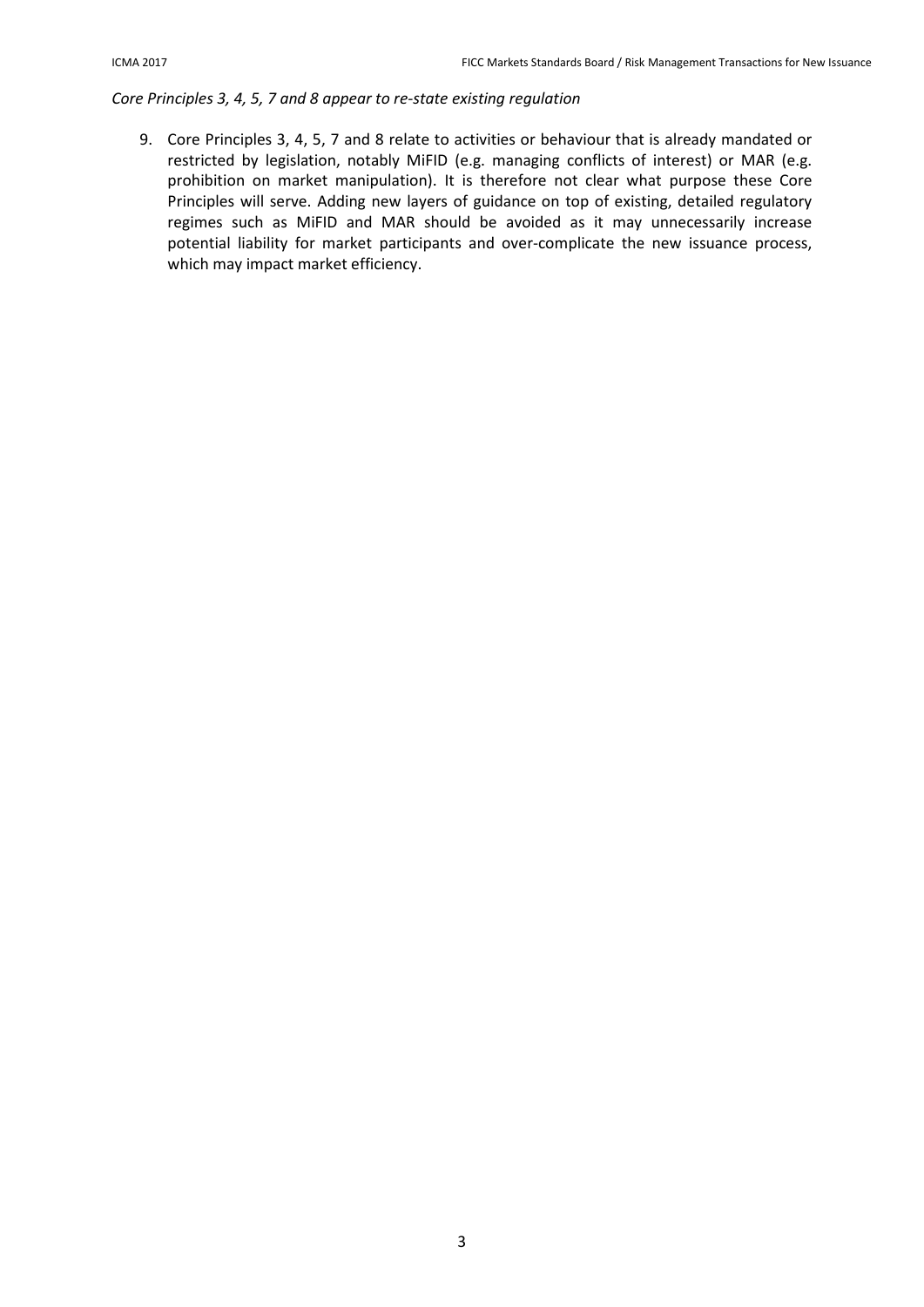### **ANNEX 2**

### **ICMA MARK-UP OF CERTAIN SECTIONS OF PROPOSED STANDARD**

## III Interest rate risk management activity for New Issuance

### 1. Issuance Process

New primary issuance of fixed income instruments ("new bond issuance" or "new issue") follows a process that is presented below at a high level. Further details of the new bond issuance process and principles that apply can be found in the New Issue Process Standard for Fixed Income Markets.

- Mandate stage
- Marketing stage
- Execution stage
- Post-launch stage

New issues are typically brought to market by a syndicate of banks (a "Syndicate"). At the execution stage the Syndicate will, on a best efforts basis, build a book of potential investors interested in purchasing the new issue, and such book will be of a sufficient size and type in order to achieve the funding aims of the Issuer. Once the new issue has priced and the book finalised, the Issuer and the Syndicate will execute an underwriting agreement to ensure the Issuer can issue securities for the entire nominal amount and receive proceeds accordingly.

## 2. Rationale for risk management activity

### **Origination of market risk in the issuance process**

The coupon and issue price for the prospective new issue are typically calculated from the Reoffer Yield (the yield at which the new issue is reoffered to Investors by the Syndicate). The Reoffer Yield is calculated determined as a credit spread specific to the Issuer over a Reference Rate (including but not limited to a swap rate or the yield on an asset such as a government bond or similar corporate credit, or a benchmark such as Libor).

The actual coupon and issue price for the new issue will be calculated by determininged by calculating the Reoffer Yield when the market observation of the Reference Rate is confirmedagreed during the pricing call.

*Issuer:* Once the Issuer has decided to launch the new issue, they have the risk that a) the Reference Rate will change, and b) the spread at which they can issue relative to the Reference Rate will change, before the new issue is priced. Either of these changes will alter the pricing of the new issue.

The Issuer may decide to alter the risk profile of the issuance proceeds into a different format to suit their actual funding needs or to manage their liability profile (e.g. issues in fixed rate USD but where the Issuer requires floating rate EUR).

*Investor:* Once the new issue is announced and Investors have placed orders-decided to purchase bonds, Investors in the new issue have the risk that the Reference Rate or spread to the Reference Rate will change before the issue is priced. Either of these changes will alter the pricing of the new issue.

The Investor may decide to switch out of their existing debt holdings in order to purchase the new issue (e.g. sell holdings of 12 year Issuer debt for newly issued 15 year Issuer

**Commented [CB1]:** Syndicate will aim to build a book of a sufficient size and type to achieve the funding aims of the Issuer but this is not a guaranteed outcome.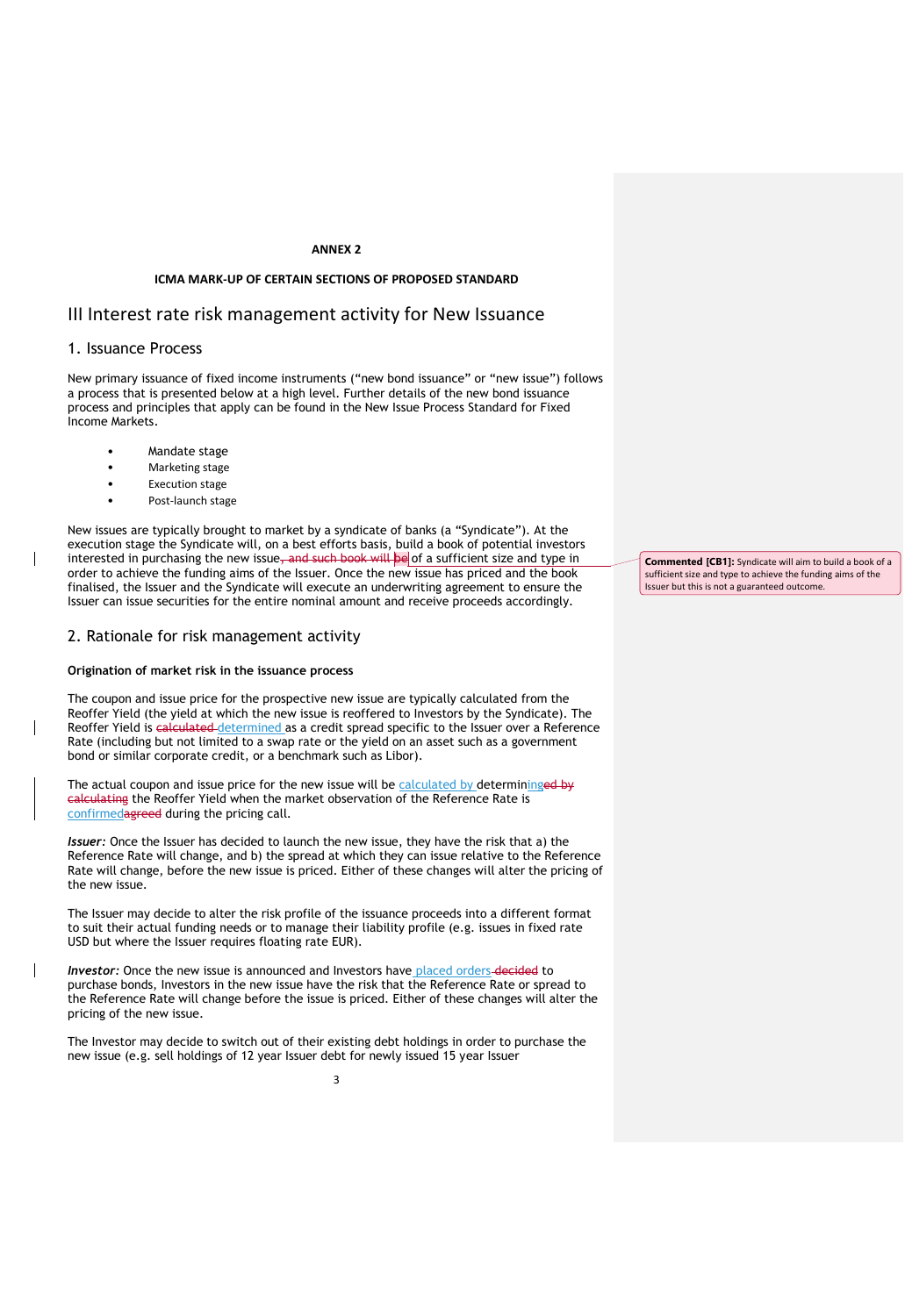debt), or to otherwise hedge their holding in the newly issued bond to suit their specific investment requirements.

## **3.** Types of Risk Management Transactions

The sections below provide the most typical examples of RMTs but due to variations in the underlying transaction or the execution methods of RMTs related to new issues, this is not an exhaustive list.

### **Risk Management Transactions by the Issuer to hedge against movements in the Reference Rate or basis spread**

In order to manage the risks associated with movements in the Reference Rate or basis spread of a new issue, Issuers may undertake RMTs to lock in a funding rate or a basisfunding spread. These transactions are typically entered into before, or around, the time that the Issuer is deciding on which Dealer to mandate for the new issue, and unwound at, or in close proximity to, the time of pricing of the new issue. The types of RMT used include:

- a. **Rate Lock.** A Rate Lock may be used to provide the Issuer with a hedge against changes in the level of the Reference Rate against which the new issue is priced. This provides the Issuer with protection against a rise in the Reference Rate.
- b. **Spread Lock**. A Spread Lock may be used to provide the Issuer with a hedge against the basis between an asset and swap rate, for example the spread between a government bond and swap of the same maturity. This therefore provides the Issuer with mitigation against a movement in the basis spread.

#### **Risk Management Transactions by the Issuer to alter funding profiles**

Issuers may enter into RMTs to change the liability profile of their new issue to one that conforms with their preferred funding needs. These transactions are typically entered into at, or in close proximity to, the time of pricing of the new issue. The types of RMT used include:

- c. **Liability Swap**. Issuers may enter into interest rate or inflation swaps to change their future interest rate liabilities, for example, from fixed to floating. The interest rate swap may be linked to the Reference Rate of the new issue, or may be linked to a different rate but one that is related to the Reference Rate, as required by the Issuer.
- d. **Cross-Currency Swaps.** Issuers may enter into cross-currency swap agreements to swap the new issuance proceeds from one currency to another, and to mitigate potential cross-currency risk arising from future cash flows, e.g. issues in fixed rate USD where floating rate EUR is required.

### **Risk Management Transactions by Investors**

Investors often enter into RMTs at the time of pricing of a new issue, but may exercise some discretion with respect to this timing. RMTs are typically executed at spread terms agreed with the Dealer ahead of the time of trading at the pricing of the new issue. The types of strategies used include:

e. **Switches.** Investors may seek to exchange an existing holding of bonds to invest in the new issue.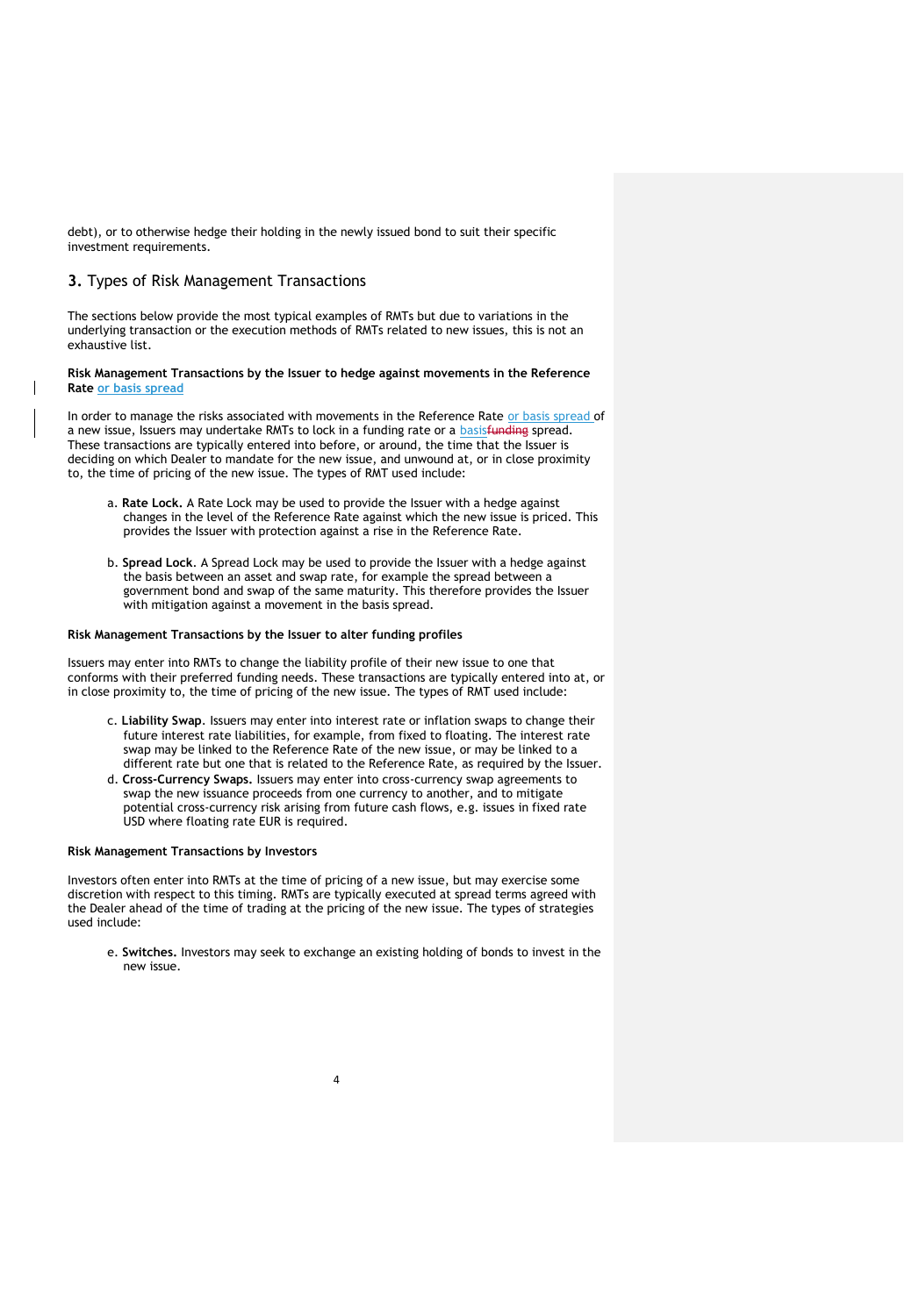f. **Hedging**. Investors may seek to simultaneously purchase the new issue with a RMT (interest rate, inflation or cross currency swap) to change the cashflows from the new issue to terms that better suit their investment requirements.

## 4. Conduct risks created by Risk Management Transactions

The following are the key risks associated with the use of Risk Management Transactions that the Core Principles in Section IV are intended to mitigate:

- The execution of RMTs and the management of corresponding hedging activity may influence the Reference Rate.
- The selection and formation of the Reference Rate could be conducted in a way that does not promote fair treatment to investors, issuers and other market participants.
- Material Non-Public Information ("MNPI") about new issuance, or related RMTs could be inappropriately shared with internal or external parties.

Market participants will not have complete knowledge of all the RMTs that are transacted, and the market activity that will occur, in and around the pricing window, and the corresponding effect that these could have on observable prices, including the Reference Rate. Nevertheless, market participants need to have regard to the potential impact their trading might have in and around the pricing window in the manner described in this Standard.

There are a number of scenarios that can occur based upon the types of RMTs that Issuers and Investors choose to use, and the way in which these may affect the economics of the bond issue.

The three core example scenarios are:

| Scenario                                      | <b>Description</b>                                                                                                                                              | Example risks & conflicts of<br>interest                                                                                                                                                                                                                                                                                                |  |  |
|-----------------------------------------------|-----------------------------------------------------------------------------------------------------------------------------------------------------------------|-----------------------------------------------------------------------------------------------------------------------------------------------------------------------------------------------------------------------------------------------------------------------------------------------------------------------------------------|--|--|
| Issuer does not hedge issuance                | New issue comes to market and<br>is unhedged by the Issuer.<br>Investors may use RMTs to hedge<br>or switch their exposure to the<br>issue, or remain unhedged. | The Issuer and Investor is<br>exposed to changes in the<br>Reference Rate.<br>Investor activity in the<br>۰<br>secondary cash or derivative<br>markets could influence the<br>Reference Rate, to which the<br>Issuer is exposed.<br>The Dealer may have to<br>manage and hedge the<br>demand from Investors for<br>RMT <sub>S</sub> .   |  |  |
| Issuer hedges at point of<br><b>Tissuance</b> | Issuer may use a RMT to change<br>its future interest rate liability.                                                                                           | Only the The Investor is                                                                                                                                                                                                                                                                                                                |  |  |
|                                               | The RMT may be priced off the<br>same Reference Rate as the<br>Issuance or a related rate.                                                                      | exposed to changes in the<br>Reference Rate.<br>Hedging activity by the Dealer<br>prior to the pricing call may<br>influence the Reference Rate<br>to which unhedged Investors<br>are exposed.<br>The Dealer may have to<br>perform hedging in a<br>concentrated timeframe due<br>to Issuer RMTs and demand for<br>RMTs from Investors. |  |  |

**Commented [CB2]:** Actually issuance typically occurs a number of days after pricing (e.g. T+5), so amend this to pricing?